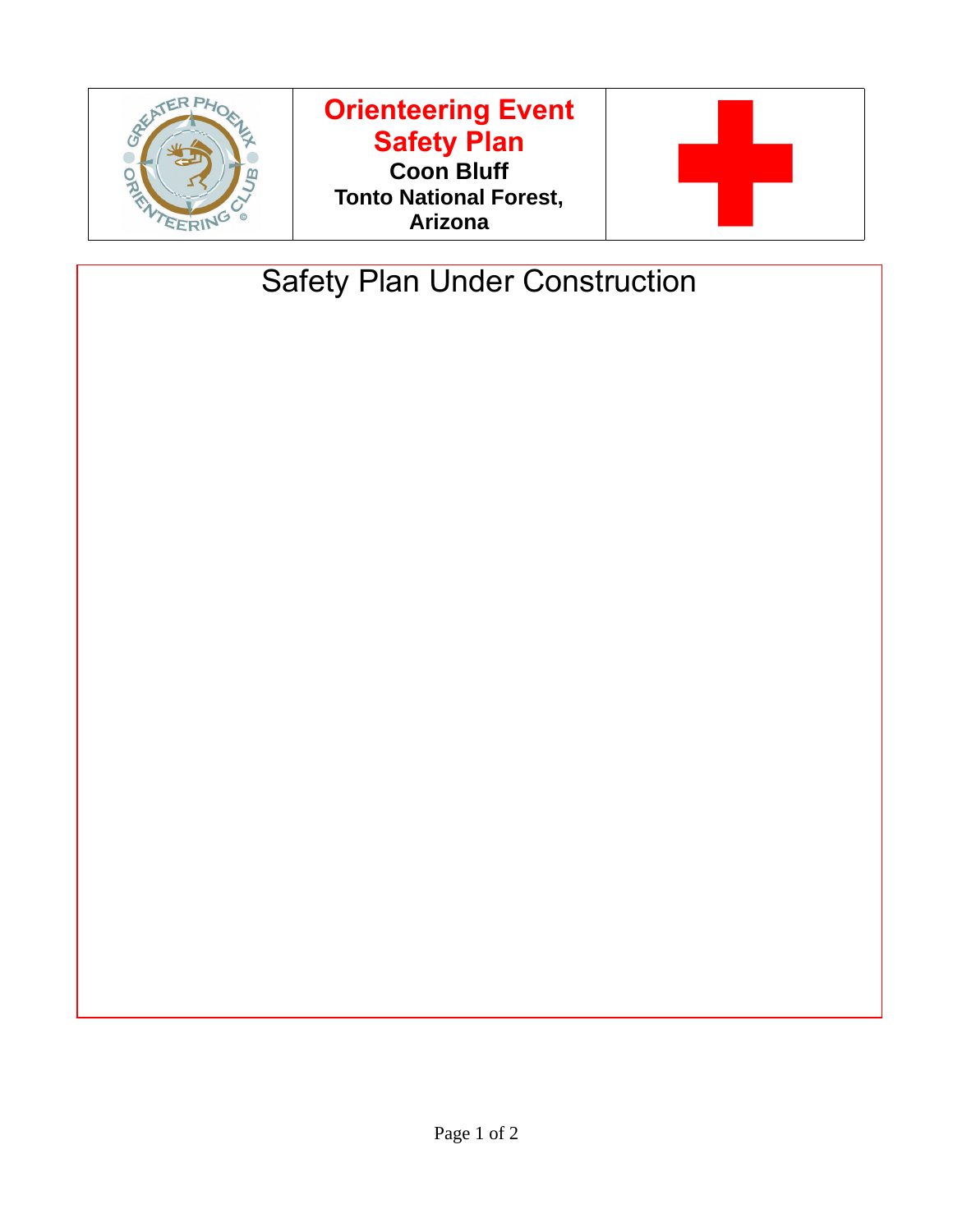

**Attachment 1 Map to Local Emergency Hospital**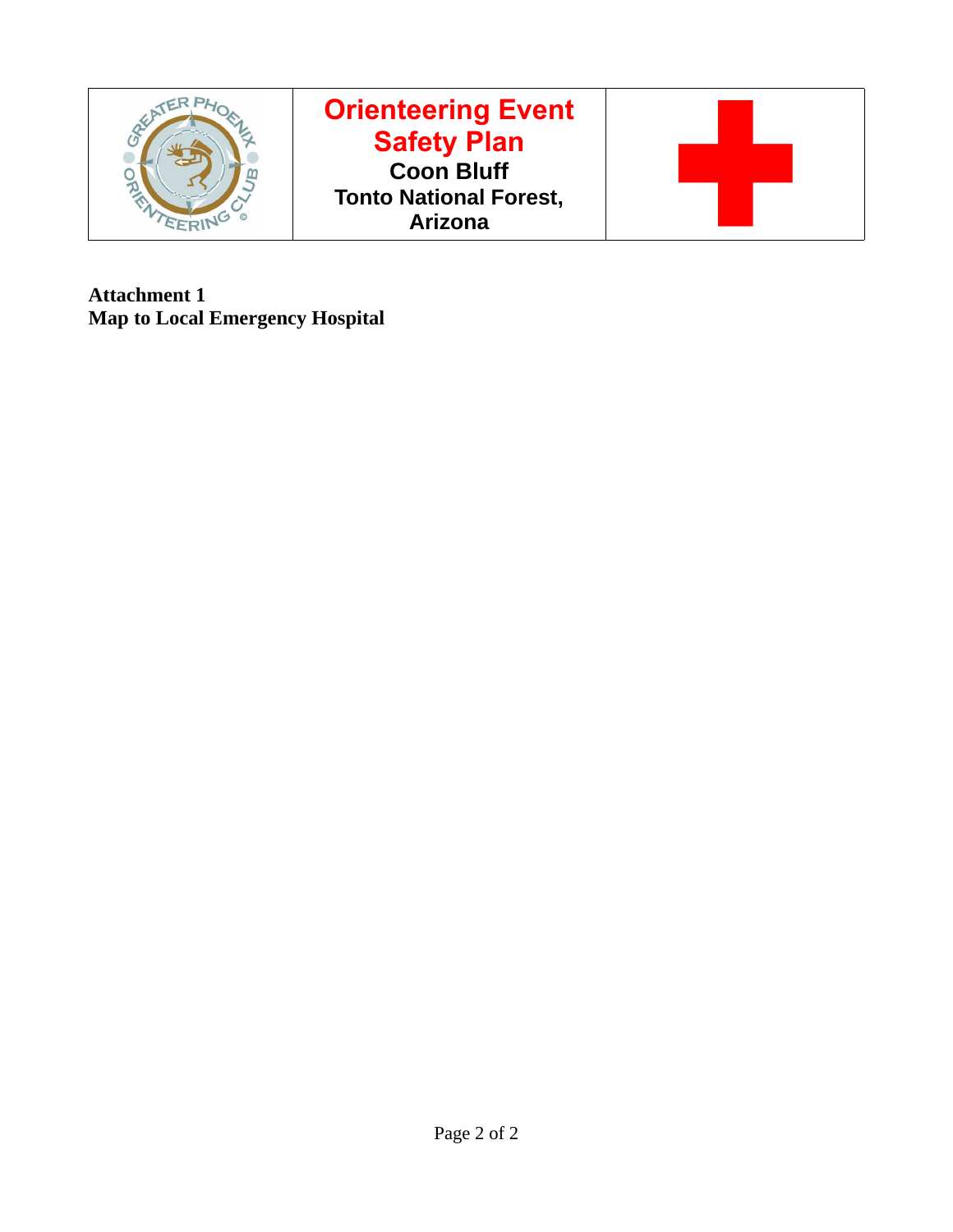# Google Maps

Phon D. Sutton Rd, Mesa, AZ 85215 to Dignity Drive 7.1 miles, 11 min Health AZ General Hospital Emergency Room-Mesa



### Phon D. Sutton Rd

Mesa, AZ 85215

|    | 1. Head east on Phon D. Sutton Rd toward N Bush<br>Hwy              |                  |
|----|---------------------------------------------------------------------|------------------|
|    | 2. Turn right at the 1st cross street onto N Bush<br>Hwy            | 259 ft           |
| 3. | 3.8 mi<br>N Bush Hwy turns slightly right and becomes N<br>Power Rd |                  |
|    | 4. Turn left                                                        | 3.2 mi<br>348 ft |
|    | 5. Turn right                                                       | $112$ ft         |
|    | 6. Turn right<br><b>Destination will be on the left</b>             | 89 ft            |